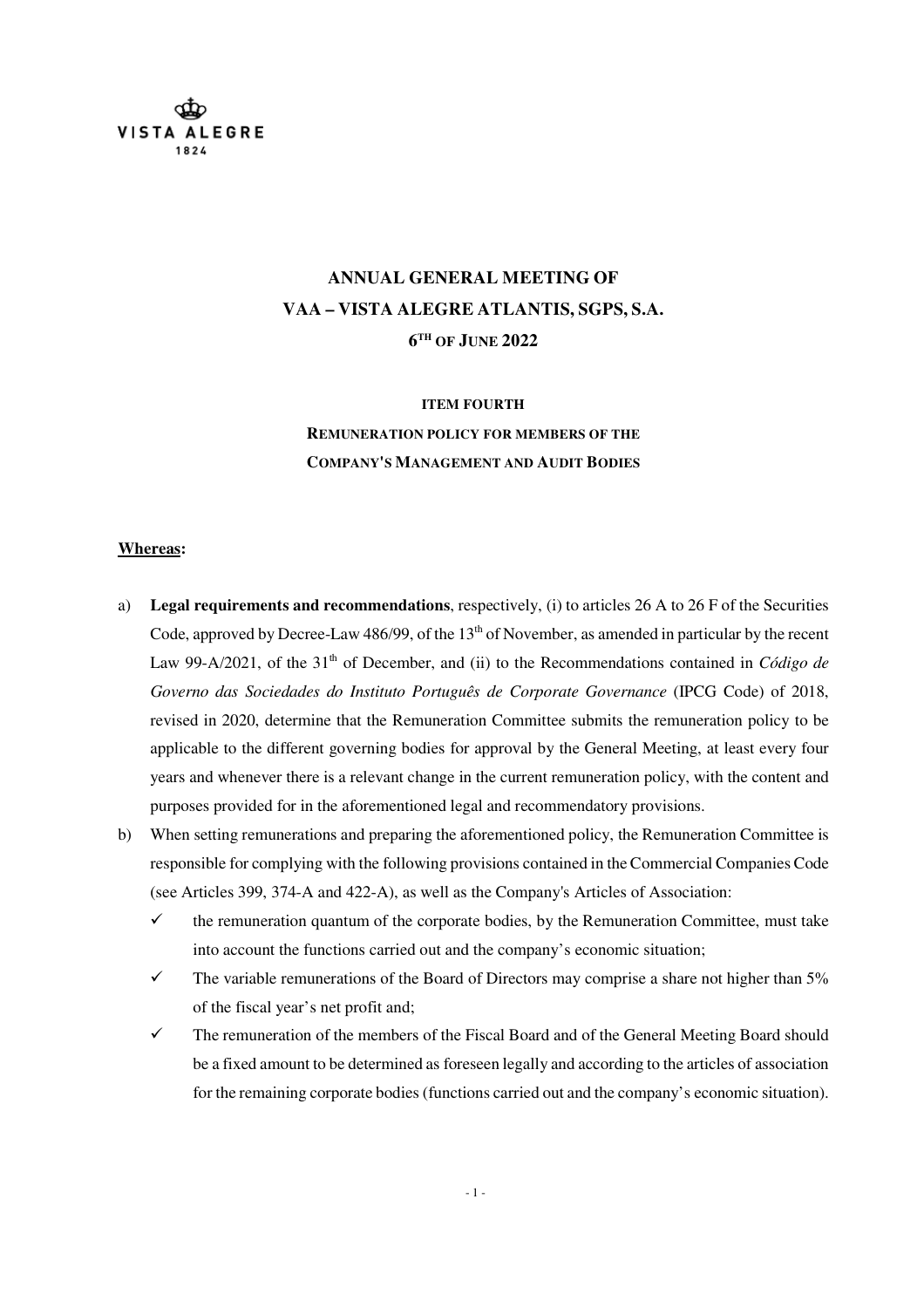

- c) Also in that context, the Remuneration Committee still considers it relevant to comply with the Recommendations contained in the IPCG Code, in accordance with the terms presented herein.
- d) As established in the Company's Articles of Association, the members of the corporate bodies will have fixed and/or variable remuneration fixed by the General Meeting or by a Remuneration Committee elected at the General Meeting. This policy was prepared by the **Remuneration Committee** elected by the General Meeting held on the  $16<sup>th</sup>$  of June 2021 and composed of 3 independent members in relation to the Board of Directors and the Audit Committee of the Company (insofar as the referred members and their spouses, family member and relative in the straight line up to and including the third degree, do not form part of such bodies).
- e) In turn, the **Corporate Governance Committee of the Board of Directors** of the Company (composed of a majority of independent directors) issued an opinion on this date regarding the terms of the present policy prepared by the Remuneration Committee, with reference to the above mentioned standards and recommendations considered appropriate in regard to the remuneration policy for the members of the management and supervisory bodies.
- f) The Remuneration Committee also considers relevant, for **transparency** and **information**, that:
	- $\checkmark$  The remuneration policy is immediately disclosed on the VAA website, containing mention of the voting results and the respective date of approval at the General Meeting.
	- $\checkmark$  The members of the Remuneration Committee confirmed the absence of conflict of interest in the context of the decision to approve this policy proposal.
	- $\checkmark$  This Committee is also bound before the Shareholders to the presence of its chairman or, in his/her absence, of another member of this Committee at the annual general meeting and in any others if the respective agenda includes matters related to remuneration or if requested by a shareholder of the Company.
- g) The **decision-making process** described**,** which gave rise to the present proposal to be submitted to the General Meeting, contributes effectively to avoiding conflicts of interest, in addition to the rules adopted by the Company to identify and manage any conflicts.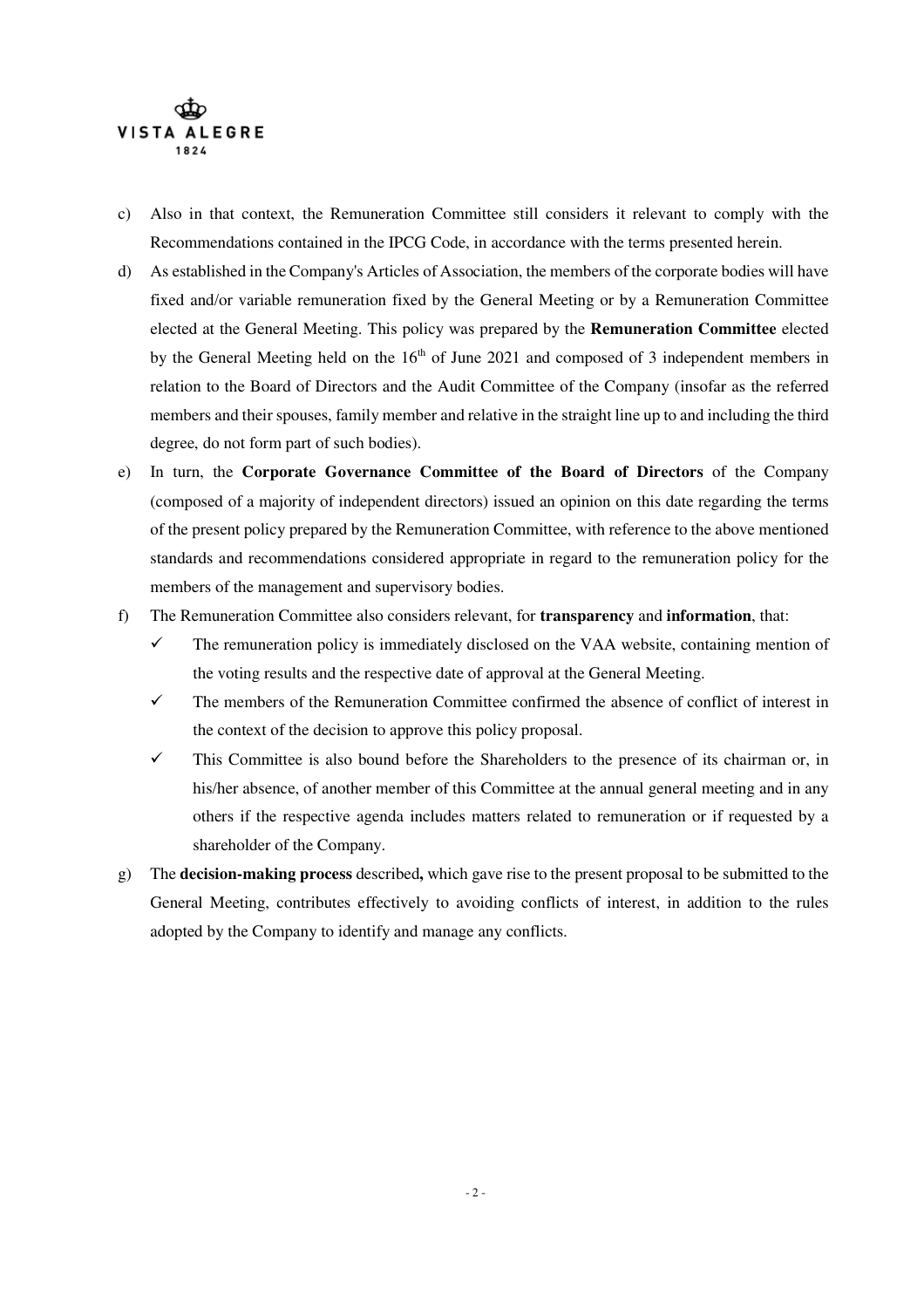

#### **I. REMUNERATION OF CORPORATE BODIES AND SUPERVISORY BOARD BY REFERENCE TO THE MANDATE FOR 2021:**

- 1) In this policy and in the governance report for 2021, information is presented to Shareholders on the **implementation of the remuneration policy approved at the General Meeting held on June 16, 2021 and the remuneration received in 2021**.
- 2) Thus, in the mandate for 2021, the following **criteria were applied with regard to the fixed component of the remuneration of the members of the Board of Directors and the Fiscal Board** of the Company, especially considering the functions performed and associated responsibilities (taking into account the model of government and organizational structure, as well as the initiative, effort, commitment, competence and dedication inherent) and the situation of the Company (i.e., the shareholder structure, organisational structure and above all the economic situation):

| <b>Board of Directors (a)</b>                                                                                                                     | <b>Monthly Fixed</b><br>Remuneration $(\mathcal{E})$ |
|---------------------------------------------------------------------------------------------------------------------------------------------------|------------------------------------------------------|
| Non-executive and non-independent administrator                                                                                                   | $0^{(b)}$<br>$2,500.00^{(c)}$                        |
| Executive Administrator with responsibilities at the level of industrial, commercial and marketing & design management                            | $8,000.00$ <sup>(d)</sup>                            |
| Executive Administrator with responsibilities at the level of human resources, financial, accounting and audit, supply<br>and information systems | $2.700,00^{(e)}$                                     |
| Chairman of the Board of Directors with responsibility for business management and institutional representation                                   | $5,000.00^{(e)}$                                     |
| Executive Administrator with responsibilities at the level of internal audit and customer service                                                 | 5,500.00 $^{(f)}$                                    |
| Non-executive and independent administrator                                                                                                       | 2.500.00                                             |

 $^{(a)}$  Fixed net monthly remuneration earned fourteen times a year from the 1<sup>st</sup> of June 2021.

(b) Members of the Board of Directors that perform management functions in other entities of the business group in which the Company operates are not remunerated by VAA.

(c) Non-executive and non-independent members who hold unpaid social positions in other entities of the business group which the Company belongs to.

(c) To the extent that they carry out remunerated management functions in other companies of the Grupo Vista Alegre, the members of the Board of Directors do not receive any remuneration paid by VAA (as disclosed in the annual corporate governance report).

(d) Position with accumulation of functions and synergies in the context of the business group in which the Company operates.

(e) Position that implies exclusive dedication to the functions in Grupo Vista Alegre.

| <b>Fiscal Board</b> (a) | Monthly Fixed Remuneration $(\mathbf{f})$ |
|-------------------------|-------------------------------------------|
| Chairman                | 700.00                                    |
| Member of the Board     | 600                                       |

 $^{(a)}$  Fixed net monthly remuneration earned fourteen times a year from the 1<sup>st</sup> of June 2021.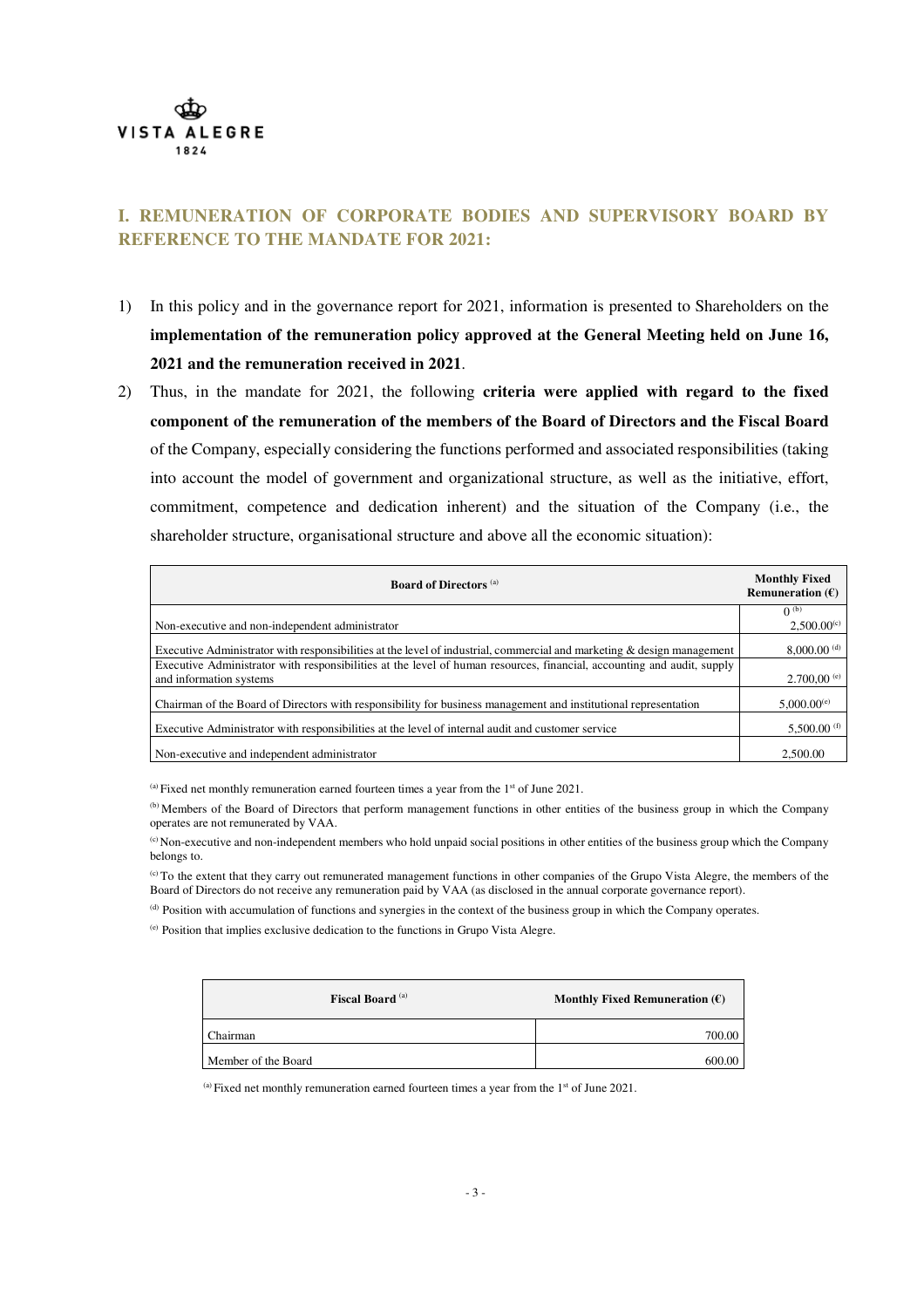

- 3) Also in 2021, the Remuneration Committee continued to monitor with due caution the extraordinary context experienced and its impacts, and considered that it was justified to apply an extraordinary derogation to the general variable remuneration model included in the remuneration policy approved at the last General Meeting in the following terms: *(i)* this Committee deliberated and there was **an attribution and payment in 2021 of an extraordinary corporate premium of recognition, incentive and motivation to the Company's executive team (with the exception of the Chairman of the Board of Directors and the Executive Committee)**, necessary in view of the persistence of the extraordinary pandemic context that poses broad challenges to corporate resilience and sustainability, without the total premium exceeding (10% of the total fixed remuneration for 2021 of the executive team); and *(ii)* the ad hoc and temporary nature and the aforementioned quantitative and rational limit of this corporate premium contribute to serving the long-term interests and sustainability of the Company (i.e., that recognition, incentive and motivation were considered necessary and essential to contribute to the executive team implementing the strategic plan and the long-term sustainability of the Company in the scenario of a huge demand for the executive team).
- 4) Regarding the **implementation of the terms of the remuneration policy in 2021**, there were no changes or derogations from its application, except for the extraordinary and temporary derogation referred to in paragraph 3) above, necessary and justified in view of the interests of the Company mentioned above. This derogation corresponded to the payment of the aforementioned ad hoc premium in 2021, when in the aforementioned policy: *(i)* the non-attribution of variable remuneration was foreseen in accordance with the general model in the policy approved for the 2020 performance assessment; and *(ii)* the attribution of this exceptional and ad hoc corporate premium had not been regulated (allocated and paid without the verification of the performance evaluation criteria, as well as without the application of the partial payment deferral scheme and the adjustment and mitigation mechanisms of the risk of variability contained in that model), even though, in any case, such policy specified the goal of the Remuneration Committee to seek "*through this remuneration model, to discourage excessive risk-taking at this stage of the life of the company and the group and in the current scenario of the sectors and markets in which it operates, as well as to promote the alignment of management imminently with a perspective of long-term sustainability and resilience*" and that the remuneration policies approved during the last two years by the General Meeting of the Company expressly characterize the attribution of any variable component as eventual and extraordinary.
- 5) With regard to the **evaluation of the Company's performance in 2021**, in a statement issued to the market, VAA disclosed the consolidated results for 2021 approved by the Board of Directors, of which the Remuneration Committee highlights the following: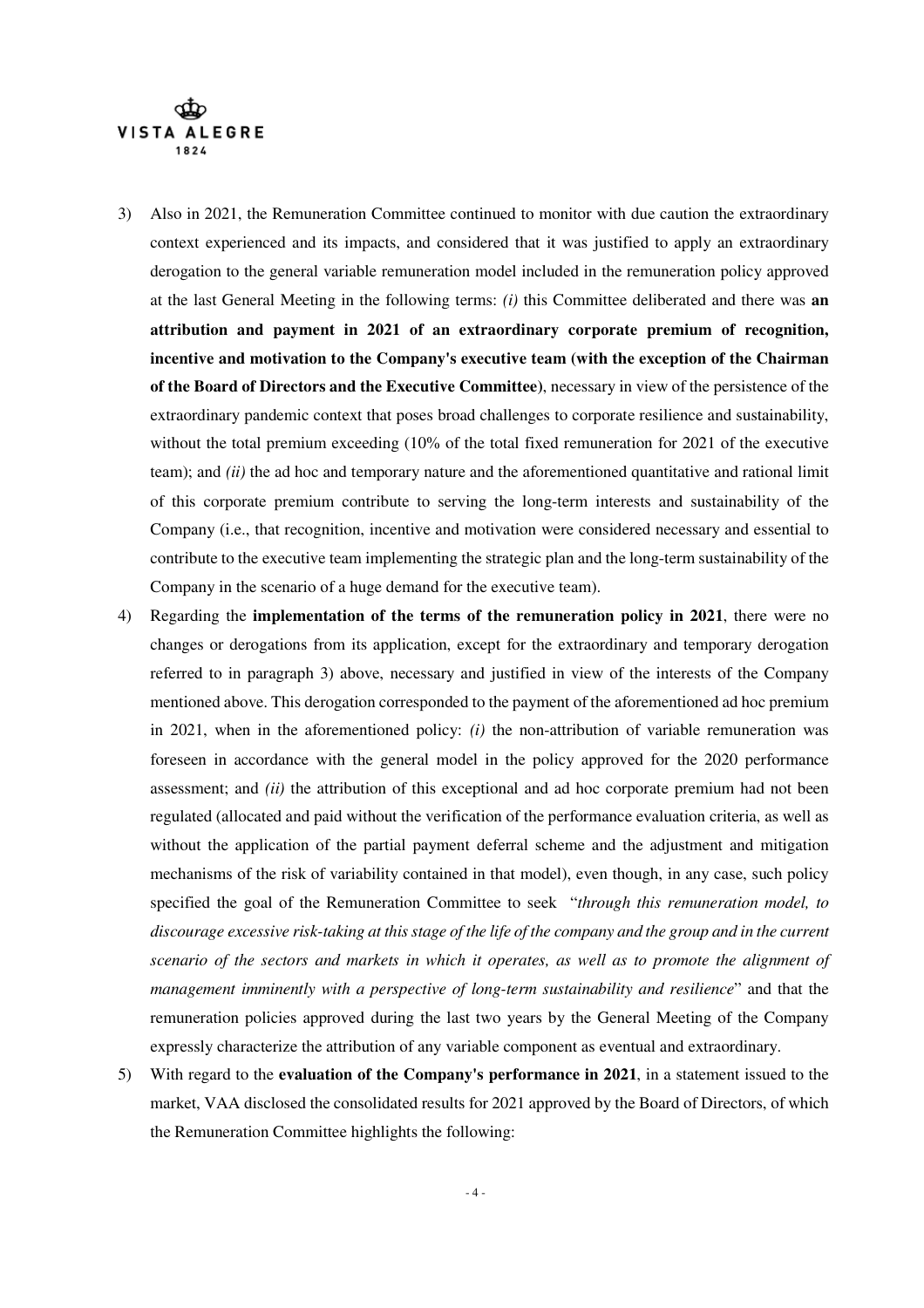

- (i) Vista Alegre registered a decrease during 2021, when compared to the same period of the previous year, in terms of **turnover, operating results and EBITDA**. Turnover of 117 million euros, operating income of 9.3 million euros and EBITDA of 22.7 million euros represent an increase of 6%, 281% and 42% respectively over the same period.
- (ii) During the second half of 2021, economic activity in Portugal and worldwide was slowly recovering from the crisis created by the spread of the Covid-19 virus and renewed pandemic containment measures at the beginning of the year. The different measures taken by the Company aimed at mitigating the negative effects of the pandemic had a positive effect, as can be seen in the recovery of retail activity with a visible impact on results.
- (iii) The Company maintained in this exercise the **implementation of a strategic plan** focused mainly on the expansion and international consolidation, the development of new products and collections, as well as the improvement of operational efficiency and costs reduction.
- (iv) Markets of Spain, the USA and Brazil, were the biggest contributors to the sales of branded products, with a growth of 69% compared to 2020 and a growth of 50% compared to 2019 (prepandemic); Branded products, namely in the Vista Alegre porcelain and Bordallo Pinheiro earthenware sectors, were the ones contributing the most to the growth in turnover during 2021.
- (v) In turn, **investments** made in 2021 corresponded to around 7.3 million euros, continuing to increase the production capacity, greater operational efficiency and cost reduction.
- (vi) Vista Alegre's **consolidated net debt** in 2021 was reduced by around 7.3 million euros compared to the previous year.
- 6) Additionally, the Remuneration Committee was aware that the Company's Board of Directors carried out its **self-assessment** for 2021, came to the conclusion that this body shows a high level of adequacy regarding its composition, functioning and effective performance of the role of non-executive directors, especially as far as supervising activity of the Executive Committee and non-executive and independent members contributing to the effective performance of the Board of Directors are concerned, resulting in very positive assessment of the effective monitoring by the Board of Directors of the performance of the Company and its subsidiaries and monitoring Grupo Vista Alegre's strategic and financial challenges and, to that extent, the overall performance of the mentioned body. Even so, areas for improvement were identified related to the advance notice of meetings and the availability of information to support the respective meetings, the continuous monitoring of the internal control, risk management and internal audit systems, as well as the continuous reinforcement of mechanisms that contribute to the efficient functioning of the Board of Directors and effective articulation with the Company's shareholders.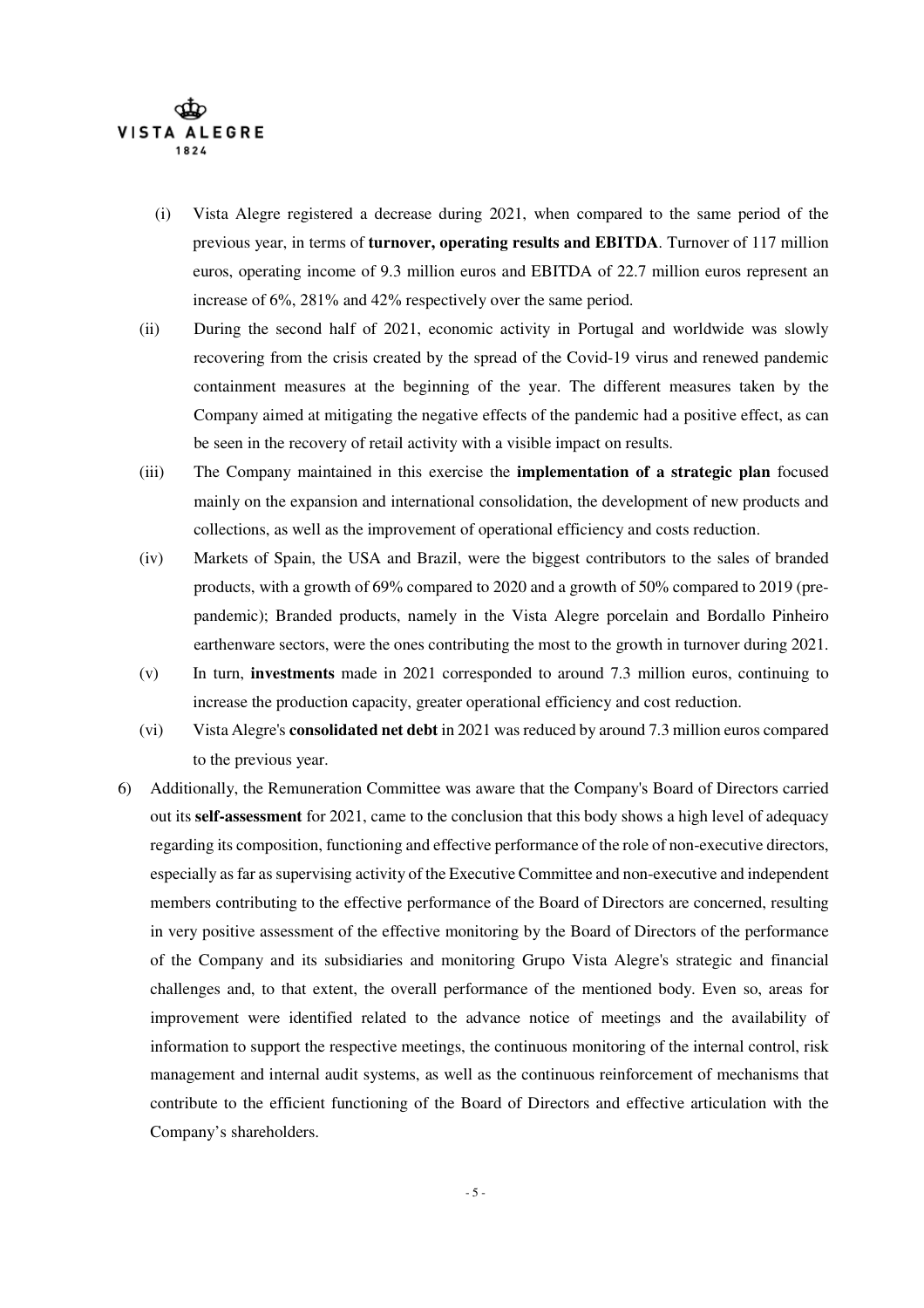

- 7) In addition, given the **persistence of the context of uncertainty arising from the COVID-19 pandemic** regarding its evolution and its impact on economic prospects on a global scale and in particular on VAA's business areas, since 2020, the Company has been monitoring the impacts of the crisis and to adopt measures aimed at, *inter alia*, promoting the resilience and sustainability of the Company and the continuity of its business, using, by some of its subsidiaries, in 2020 and 2021 the simplified lay-off measures and of temporary reduction of the normal weekly working period. As of the 10<sup>th</sup> of May 2021, all VAA production plants resumed their activity in full, leaving Grupo Vista Alegre to resort to any of those measures.
- 8) The **current environment of uncertainty is still largely driven by the Russian invasion of Ukraine in 2022** and its impacts on global economic prospects (e.g. increase in energy costs, disruption of supply chains and inflationary trends unprecedented recent), imposing special prudence on society and the implementation of measures to mitigate the indirect impacts of this scenario on its business.
- 9) In view of the evolution of the Company's economic and financial situation in this context, the Company's Remuneration Committee considered, on this date, that it was appropriate to implement the **variable remuneration ("RV") model referring to the 2021 performance provided for in the approved policy, with the following characteristics** that aim to contribute to the long-term sustainability of the company and the group and to further strengthen the alignment of management interests:

| <b>Variable Remuneration model</b>                                                                                                                                                         | 2021                                                                                                                                                                                |
|--------------------------------------------------------------------------------------------------------------------------------------------------------------------------------------------|-------------------------------------------------------------------------------------------------------------------------------------------------------------------------------------|
| <b>Eligible Directors</b>                                                                                                                                                                  | All members of the Executive Committee                                                                                                                                              |
| <b>Maximum variable remuneration per departments:</b><br>- CEO<br>$-CFO$<br>- Industrial, commercial and marketing $\&$ design management<br>- Internal audit and customer support service | - Up to 15% of the fixed remuneration (a)<br>- Up to 7.50% of the fixed remuneration (a)<br>- Up to 13.50% of the fixed remuneration<br>- Up to 7.50% of the fixed remuneration (a) |
| Quantitative corporate criteria<br>(Goals set to be evaluated by the Remuneration Committee taking into<br>account the plan and budget and the policy approved by the General<br>Meeting)  | - Turnover<br>- Operating income<br>- EBITDA<br>- Net debt                                                                                                                          |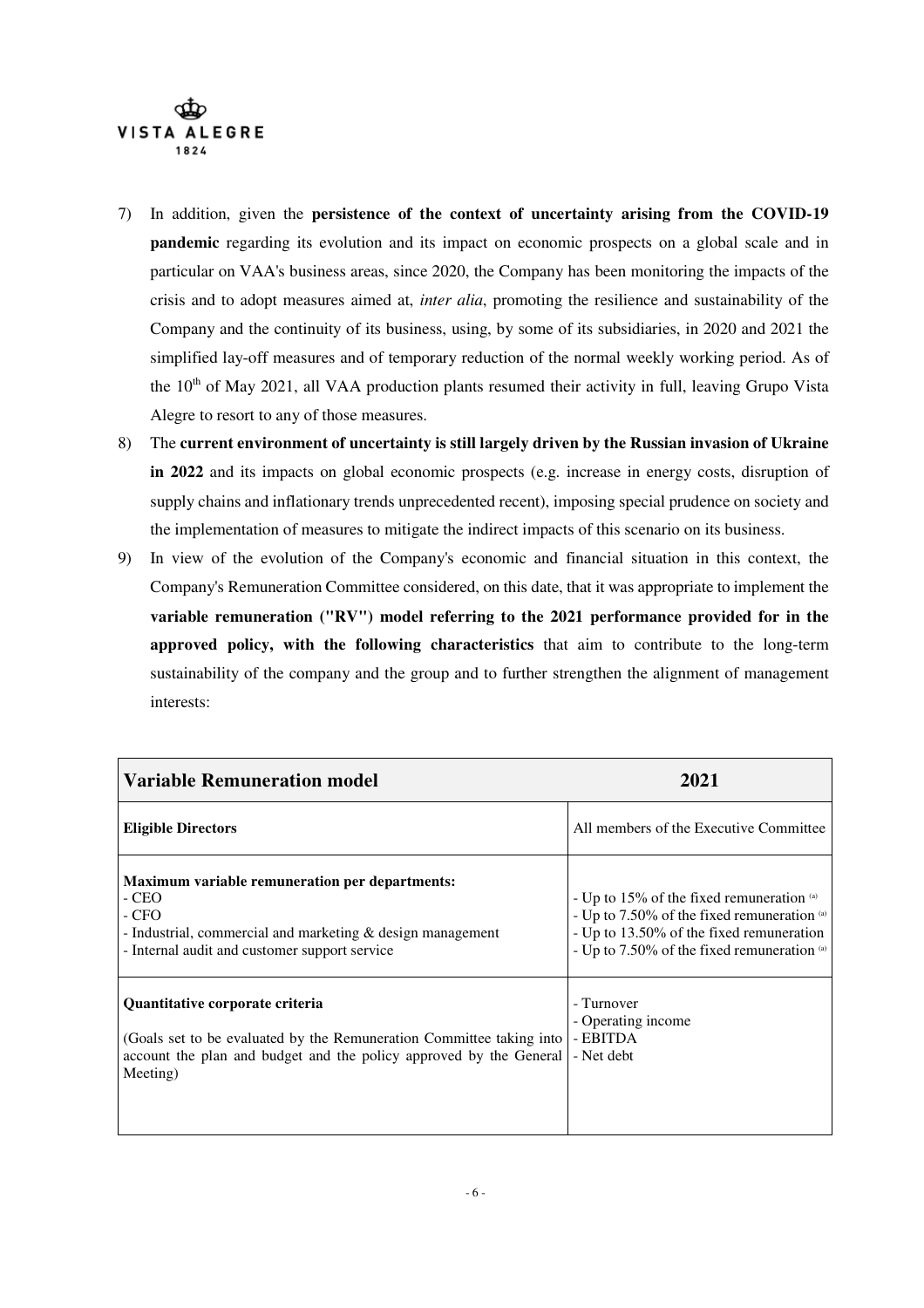

| <b>Variable Remuneration model</b>                                                                                                                                                                               | 2021                                                                                                                                                        |
|------------------------------------------------------------------------------------------------------------------------------------------------------------------------------------------------------------------|-------------------------------------------------------------------------------------------------------------------------------------------------------------|
| Minimum degree of achievement of quantitative corporate criteria<br>for 2021                                                                                                                                     | 90% achievement of goals for all the<br>aforementioned criteria                                                                                             |
| (If the Company does not reach this minimum level of achievement, none<br>of the eligible executive directors will receive any amount as a variable<br>remuneration)                                             |                                                                                                                                                             |
| If the minimum degree of achievement of all quantitative corporate<br>criteria is verified, the variable remuneration will be defined by<br>applying the following criteria:                                     |                                                                                                                                                             |
| 1. Corporate Criteria:<br>- Quantitative corporate criteria mentioned above<br>- Brand recognition<br>- Execution of at least 85% of the investment plan<br>- Sustainability indicator (i.e., ISO 9001 adoption) | 1.95% total weight<br>- Weight of 75%<br>- Weight of 5%<br>- Weight of 10%<br>- Weight of 10%                                                               |
| 2. Individual criteria:<br>- Contribution to the company's reputation, organizational culture and                                                                                                                | 2.5% total weight<br>- Weight of $2.5\%$                                                                                                                    |
| relationship with shareholders<br>- Contribution to the performance of the executive team (EC functioning,<br>strategic and/or commercial vision, depending on the department)                                   | - Weight of $2.5\%$                                                                                                                                         |
| (In all cases, the goals set to be evaluated by the Remuneration<br>Committee taking into account the plan and budget and the policy<br>approved by the General Meeting)                                         |                                                                                                                                                             |
| <b>Assignment and payment</b>                                                                                                                                                                                    | Assessment, allocation and payment by<br>after<br>Remuneration Committee<br>the<br>approval of the accounts by the General<br>Meeting, without deferral (b) |

<sup>(</sup>a) Position with accumulation of functions and synergies in the context of the business group in which the Company operates.

 $^{(b)}$  In the implementation in 2022 of the terms of the remuneration policy approved on the 16<sup>th</sup> of June 2021 in the variable remuneration component relating to 2021 performance, this extraordinary derogation takes place, removing the principle of partial deferral of payment and the VR adjustment mechanisms contained in that policy , as it is understood that given *(i)* the persistence of a particularly challenging and extraordinary scenario, *(ii)* the maximum limit of the variable remuneration mentioned above, *(iii)* the annual mandates of Vista Alegre bodies (with fixed and variable components to be revisited annually) and *(iv)* the defined assessment criteria, such deferral is not justified in order to discourage excessive risktaking and to promote the imminent alignment of management with a perspective of long-term sustainability and resilience.

This derogation is necessary and essential to contribute to the implementation of the strategic plan by the executive team in the concrete scenario of enormous demand for the executive team, thus serving the long-term interests and sustainability goals of the Company. In this way, it is possible to allocate variable remuneration in order to ensure the motivation of the executive team, without the variable remuneration exceeding 12.5% of the total fixed remuneration for 2021 of the executive team. This derogation is temporary, and the variable remuneration policy for the next term of office will revisit this topic, as explained below.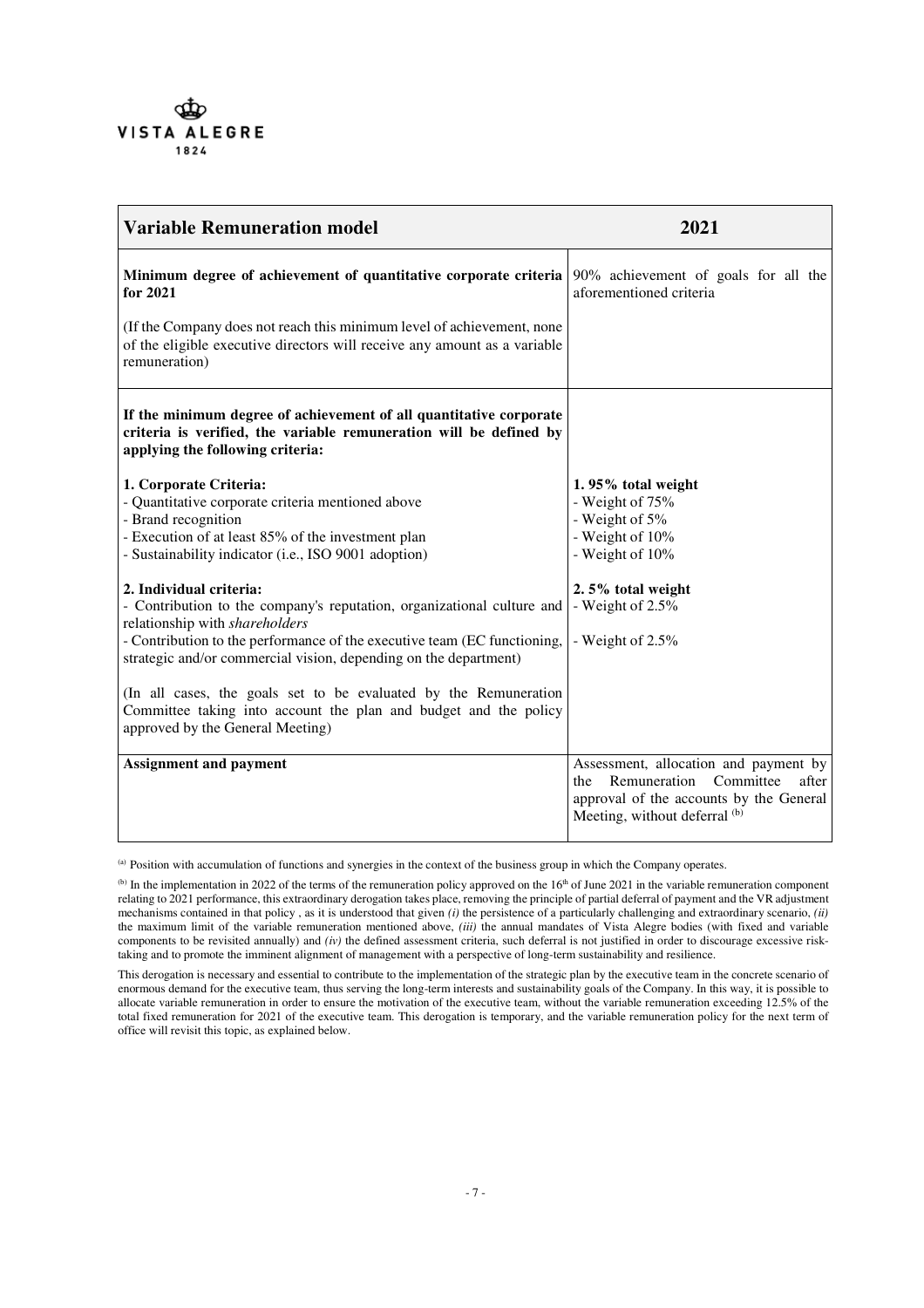

## **II. PRINCIPLES AND CRITERIA FOR STRUCTURING THE REMUNERATION OF CORPORATE BODIES AND SUPERVISORY BOARD IN THE MANDATE FOR 2022:**

The Company's Remuneration Committee generally maintains the principles and criteria for structuring the remuneration of the members of the Company's management and supervisory bodies that have been implemented in recent years, therefore submitting to the Shareholders the following **REMUNERATION POLICY OF THE COMPANY'S MANAGEMENT AND SUPERVISORY BODIES,** containing the following principles and criteria for structuring remuneration for the 2022 term (with the adjustments expressly identified below):

- **(a) Contribution to the Company's business strategy and sustainability, taking into account the long-term interests of the Company and its shareholders.**
- (i) The remuneration of the **members of the Board of Directors** continues to be mainly determined based on the following **criteria**:
	- **Competitiveness**, taking into the account the sectoral practices of the Portuguese Market.
	- $\checkmark$  **Equity**, and the remuneration must be based on uniform, consistent, fair and balanced criteria.
	- Effectiveness of the functions and **responsibilities** carried out.

**Performance evaluation**, according to the functions and the level of responsibility assumed and taking into account the performance evaluation criteria to be considered in the eventual variable component of the executive directors' remuneration as described in (b) below.

 $\checkmark$  Alignment of the interests of managers with the Company's interest and disincentive for excessive risk taking in the setting and implementation of strategic orientation, namely taking into account the balance between the fixed component and the eventual variable of the remuneration of the executive directors and the performance evaluation criteria it would depend on, as described in (b) below.

**Weighting the interests of the Company's shareholders** in particular:

o the interests of **employees**, with a view to promoting measures that meet the conditions of employment and remuneration within the legal and economic framework. *(i)* in maintaining and defining the principles applicable to the remuneration of the members of the governing bodies in 2021 and 2022, under the terms set forth herein, the Remuneration Committee took into account the current socio-economic and Grupo Vista Alegre context, marked by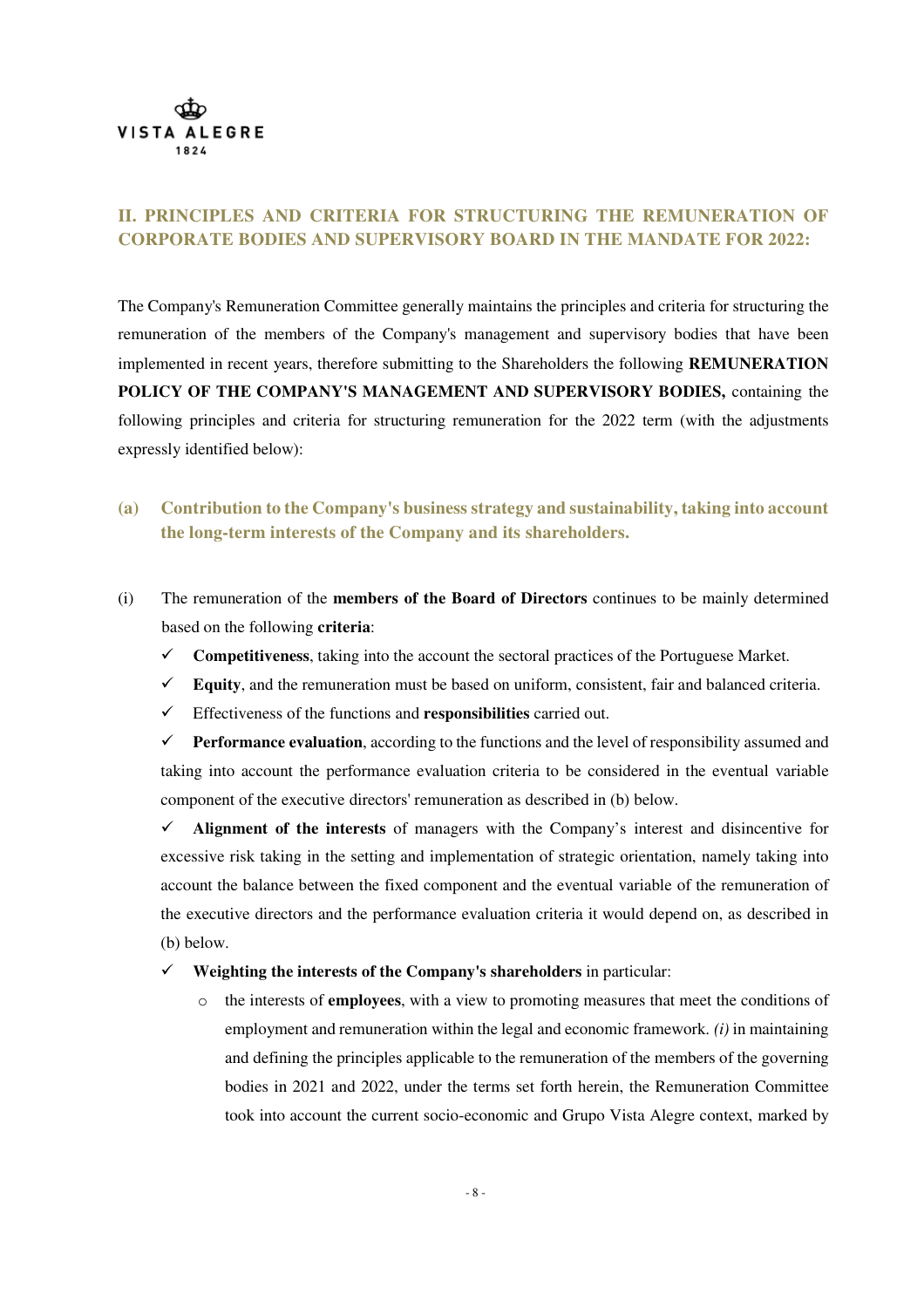

the adoption of measures aimed at contributing to preserving jobs, the resilience and sustainability of the Company and the continuity of its business; and *(ii)* the remunerations defined take into account an exercise of analysis of the evolution of the conditions of the employees and the salary difference between the members of the governing bodies and employees of the Grupo Vista Alegre in relation to the respective functions and responsibilities; and

o the **shareholders'** interests, contributing to the creation of long-term shareholder value and defining a remuneration model aligned with the importance, at the present moment, of promoting the Company's resilience and sustainability.

 $\checkmark$  The **economic situation of the Company**, in particular within the context of the continuous uncertainty regarding the evolution and impacts of the COVID-19 pandemic and the invasion of Ukraine by Russia in the economic perspectives on a global scale and in VAA's business, naturally dependent on the evolution of these events of an extraordinary nature whose persistence poses challenges to the resilience and sustainability of business models.

 $\checkmark$  Depending on their respective **portfolios and/or the accumulation of positions** and taking into account their shareholder structure and organizational structure, some members of the Company's Board of Directors may be remunerated at the level of companies of the business group that the Company integrates and/or at the level of companies of Grupo Vista Alegre.

- (ii) In turn, the remuneration of the **members of the Fiscal Board** continues to be mainly determined based on the following **criteria**:
	- **Responsibilities** associated with carrying out functions.
	- $\checkmark$  The **Company's economic situation** in particular within the current context.
- **(b) Components of the remuneration of members of governing bodies, including fixed component and eventual variable component**
- (i) The remuneration of **non-executive members of the Board of Directors** (including members of the internal committees of this body) for the year 2022 comprises only a fixed component.
- (ii) The remuneration of the **executive members of the Board of Directors** for the year 2022 includes a fixed component and a possible variable component with extraordinary character in view of the prudence and disincentive to the excessive assumption of risk that the current moment of the Company and the panorama in which it operates requires.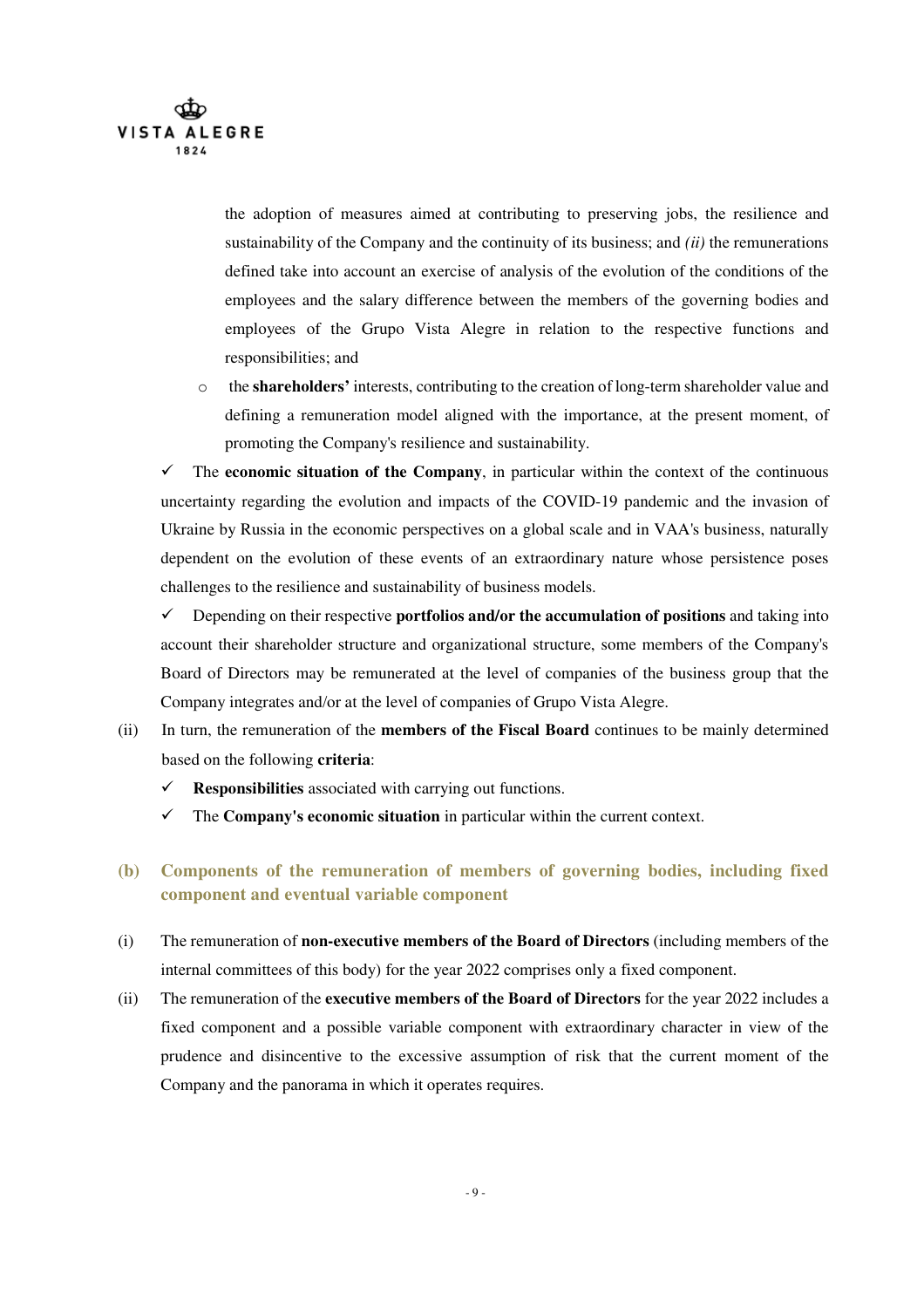

- (iii) The **fixed part** of the remuneration of the members of the Board of Directors consists of a monthly amount payable fourteen times a year, to be established according to the complexity and responsibility of the duties assigned, to and the Company's economic situation.
- (iv) The allocation of a **possible variable component** to the executive directors shall, in any event, have by mechanisms to promote an adequate alignment, in the medium and imminently in the long term, of the interests of management with those of the Company, such as the following **financial and nonfinancial performance evaluation criteria:**:

 $\checkmark$  strategic and financial performance objectives of the Company, taking into account quantitative indicators of the degree of implementation of the strategic plan and appreciating the evolution of turnover, operating results and EBITDA.

 $\checkmark$  initiatives and goals for creating value for shareholders and for maintaining and developing the Company's financial and business sustainability as well as competitiveness, in the long term and in line with the strategic plan and appreciating the evolution of financial strength and investments and measures of ESG (*Environmental, Social and Governance*) adopted.

 $\checkmark$  compliance with qualitative objectives of maintaining and developing a favourable image as well as recognition and notoriety for the Company.

 $\checkmark$  compliance with individual and qualitative objectives of the Director's efficiency when carrying out his/her functions in terms of the strategic and commercial vision and the results obtained.

(v) The variable component of the executive directors is of a possible and extraordinary character as stated and, if the Remuneration Committee considers that there are conditions for their allocation from a **long-term economic and financial sustainability** perspective of the company and the group, in any case and with a view to further strengthening **the alignment of interests** referred to:

 $\checkmark$  assume the **verification and measurement** of the Company's sustained performance levels, taking into account the performance assessment criteria referred to above, (a) to be quantified and implemented by the Remuneration Committee, taking into account the Company's strategy and risk profile/policy approved by the Board of Directors, especially within the scope of the Company's plan and budget, and (b) to be evaluated according to the qualitative and quantitative evaluation process, as applicable, by the Remuneration Committee after the approval of the accounts for the relevant year by the Meeting General.

 $\checkmark$  this component must have a possible **maximum limit** representing no more than 40%, 25% of the annual fixed remuneration (change in relation to the policy approved in 2021, which provided for 20% of the annual fixed remuneration).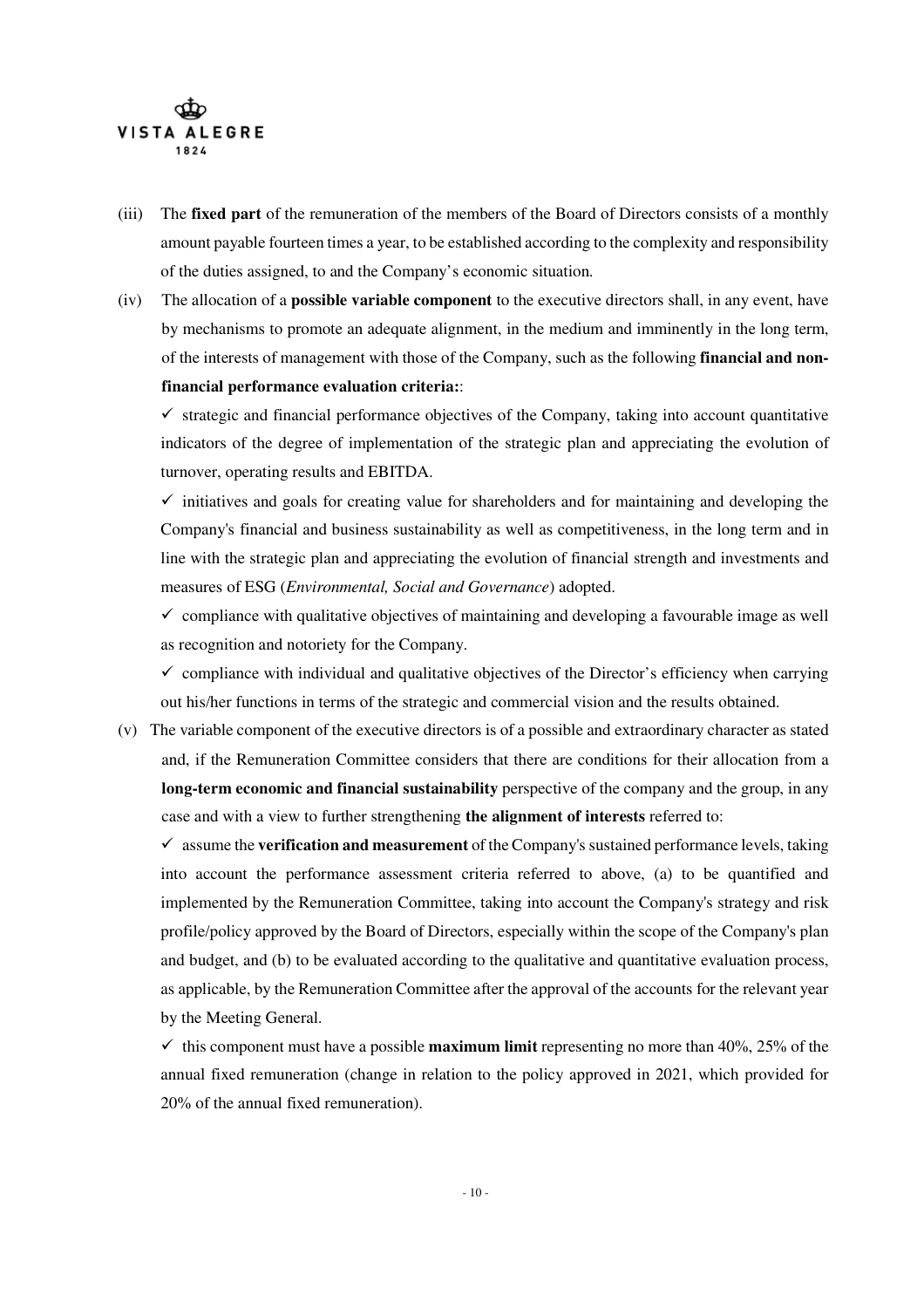

 $\checkmark$  only if a maximum limit representing between 20% and 40% of the annual fixed remuneration is eventually applied by the Remuneration Committee, this component will be partially **deferred over time in a significant part** of not less than 50% and for a period of three years, (a) associating it with the confirmation of the sustainability of the Company's performance (positive performance of the Company) and (b) providing for **adjustment mechanisms** that may, in exceptional situations, determine the refund of variable remuneration (related to false statements and/or errors materially relevant in financial statements or significant losses to which an objective conduct of the director in violation of his legal duties has contributed decisively) and (c) establishing, still, the inadmissibility of the execution of contracts or other instruments that have the effect of mitigating the risk inherent in **variability** of this possible component of the remuneration. In this context, therefore, a change is foreseen in relation to the policy approved in 2021, in which the deferral was foreseen regardless of the amount of the variable remuneration (which did not prove to be adequate in the extraordinary context as detailed above).

- (vi) No **bonus** system is established in addition to the possible variable remuneration described above and there are no other significant **benefits** of any kind obtained by the members of the management bodies.
- (vii) Directors who, however, carry out **management functions in other entities of the business group** in which the Company is inserted and/or at the level of companies of Grupo Vista Alegre may or may not have a remuneration for the exercise of their position in VAA, in terms to be defined by the Remuneration Committee, bearing in mind the principles and criteria contained in this and the shareholder and organizational structure of VAA.
- (viii) The remuneration assigned to the members of the **Fiscal Board** should consist of a fixed amount, to be established according to the complexity and responsibility of the duties assigned, to and the Company's economic situation;
- (ix) The remuneration of the members of the corporate bodies and fiscal board does not include any mechanism for the assignment or purchase of **shares** or **options** or other rights on the Company's or any of its subsidiaries' shares.
- (x) The remuneration paid to the members of the **Board of the General Meeting** shall consist of a fixed amount to be determined taking into account the duties performed and the economic situation of the Company;
- (xi) With regard to the **Chartered Certified Accountant**, a fixed amount should be established, and it is proposed, as a guiding criterion of the remuneration policy to be implemented regarding each of the